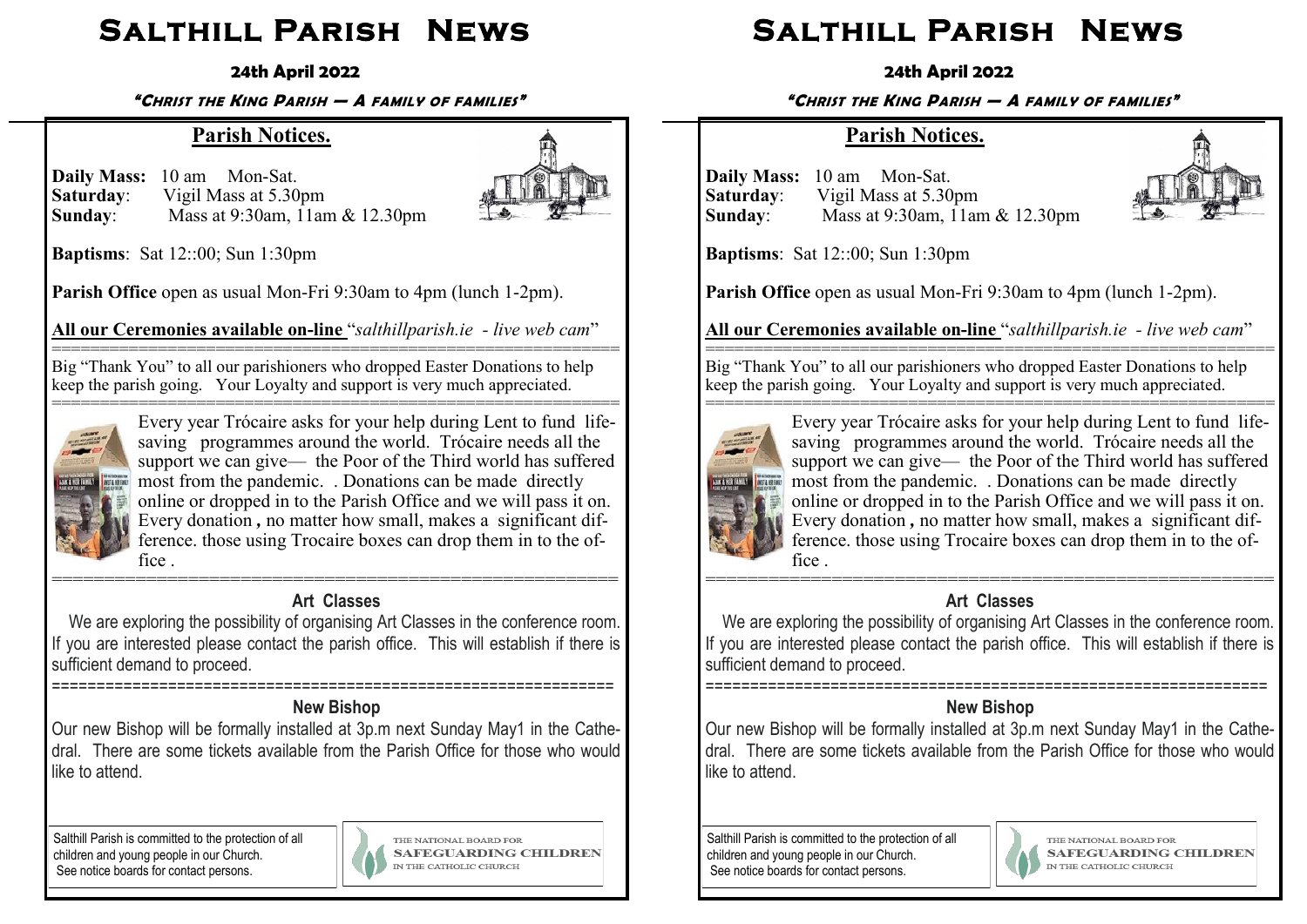"Scattered Thoughts"

Dear Fellow Traveller

The Gospel at today's Mass gives us one of my favourite

bible stories - that of "Doubting Thomas". I can empathise with him. We seem to sometimes forget that the disciples were ordinary, everyday people. The more we learn about them, the better we understand ourselves and the foundations of Christianity that are still with us today.

So, Who was the apostle Thomas? He has become famous because he had doubt thus the name "doubting Thomas." Church tradition tells us that Thomas ended up as a missionary in India. He comes up a few times in the life of Jesus

Today's story reminds us that humans beings are emotionally complex beings. Sometimes we get things wrong and we need to re-access and maybe "change our tune". When the disciples all come to tell Thomas that they've seen the risen Lord, he refuses to believe it. Thomas was committed to Jesus but the crucifixion shattered him. We all have moments we're proud of and other moments we wish we could forget. Jesus treatment of Thomas ( and indeed St Peter who denied knowing Jesus etc.) is that - one incident does not define a person. Our assessment of a situation may be wrong and like Thomas we can and on further reflection change. our attitude or behaviour.

A week after Thomas expresses his uncertainties, Jesus appears to the disciples again — and this time Thomas is among them. Jesus doesn't chastise Thomas for his lack of faith. Instead, he addresses Thomas in a way that allows him to change his attitude. Gentleness is at work here, not righteous indignation . Thomas had walked beside Jesus for three years. He heard Christ's teachings and saw Jesus perform many miracles, yet he still struggled to believe Jesus had risen from the grave. After he touched Christ's wounds and responded with the words "My Lord and my God," Jesus makes an important comment: "*Because you have seen me, you have believed; blessed are those who have not seen and yet have believed"* Jesus is talking about you and me ! We didn't have the luxury of walking with Jesus or touching His scars. We live thousands of years removed from the events recorded in the Gospels, and Jesus recognizes the faith that it takes for us to believe. That's why He pronounces a special blessing on us for trusting Him!

 Finally, the book of the Gospel written by John ends with what I think is a smashing paragraph, which places the whole purpose of the Bible in context. : *" Now Jesus did many other signs in the presence of his disciples, which are not written in this book. But these are written so that you may come to believe that Jesus is the Messiah, the Son of God, and that through believing you may have life in his name*". No more to be said.

Have a good week. - G.J.





Dear Fellow Traveller

The Gospel at today's Mass gives us one of my favourite

bible stories - that of "Doubting Thomas". I can empathise with him. We seem to sometimes forget that the disciples were ordinary, everyday people. The more we learn about them, the better we understand ourselves and the foundations of Christianity that are still with us today.

So, Who was the apostle Thomas? He has become famous because he had doubt thus the name "doubting Thomas." Church tradition tells us that Thomas ended up as a missionary in India. He comes up a few times in the life of Jesus

Today's story reminds us that humans beings are emotionally complex beings. Sometimes we get things wrong and we need to re-access and maybe "change our tune". When the disciples all come to tell Thomas that they've seen the risen Lord, he refuses to believe it. Thomas was committed to Jesus but the crucifixion shattered him. We all have moments we're proud of and other moments we wish we could forget. Jesus treatment of Thomas ( and indeed St Peter who denied knowing Jesus etc.) is that - one incident does not define a person. Our assessment of a situation may be wrong and like Thomas we can and on further reflection change. our attitude or behaviour.

A week after Thomas expresses his uncertainties, Jesus appears to the disciples again — and this time Thomas is among them. Jesus doesn't chastise Thomas for his lack of faith. Instead, he addresses Thomas in a way that allows him to change his attitude. Gentleness is at work here, not righteous indignation . Thomas had walked beside Jesus for three years. He heard Christ's teachings and saw Jesus perform many miracles, yet he still struggled to believe Jesus had risen from the grave. After he touched Christ's wounds and responded with the words "My Lord and my God," Jesus makes an important comment: "*Because you have seen me, you have believed; blessed are those who have not seen and yet have believed"* Jesus is talking about you and me ! We didn't have the luxury of walking with Jesus or touching His scars. We live thousands of years removed from the events recorded in the Gospels, and Jesus recognizes the faith that it takes for us to believe. That's why He pronounces a special blessing on us for trusting Him!

 Finally, the book of the Gospel written by John ends with what I think is a smashing paragraph, which places the whole purpose of the Bible in context. : *" Now Jesus did many other signs in the presence of his disciples, which are not written in this book. But these are written so that you may come to believe that Jesus is the Messiah, the Son of God, and that through believing you may have life in his name*". No more to be said.

Have a good week. - G.J.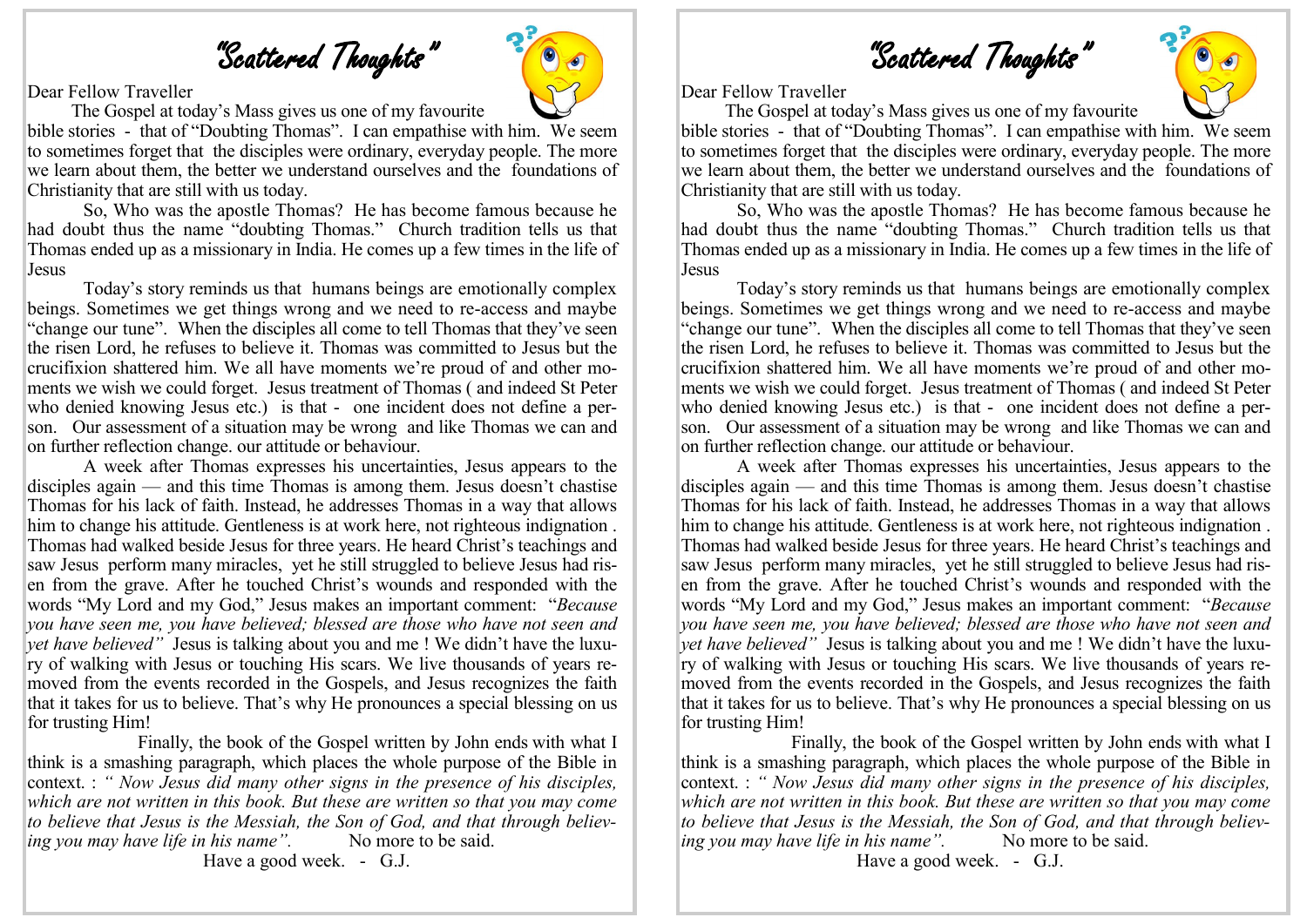## Our Parish in Action.

A very enjoyable and successful "Seniors Lunch" was held last Friday in the Galway Bay Hotel. A lovely "Gathering" of Seniors and tel. A lovely "Gathering" "Superseniors" came to have lunch and meet each other. The event was organised by Seamus Hynes and hosted by our parish Co-ordinator Frank Keane. Big thanks to all involved and we look forward to more ventures, outings etc.

We are looking at restarting both the  $\blacksquare$ Ark Café and Friday Lunch club in a few weeks. Let us know what you think.

#### **Parent and Toddlers Group**

Cuidiu Toddler group has started in the Conference room, at rear of church, every Wednesday from 10.30am to 12pm. TEXT Karen at 086 6087348 to book your place and for more Info.

#### **LOUGH DERG RE-OPENS**

**Lough Derg welcomes Pilgrims again with a full Pilgrimage programme this summer**

Three Day Pilgrimage: 1st June - 15th August. Booking advised. Concessions available for students, seniors and groups.

One Day Retreats and guided Pilgrim Path experience: dates in May and late August through September. Booking essential.

All booking information at [www.loughderg.org,](http://www.loughderg.org) email [info@loughderg.org](mailto:info@loughderg.org%20) or telephone 0(0353) 71 9861518.

*Lough Derg, Pettigo, Co Donegal, F94 N289.*

#### **MASS TIMES WEEKENDS**

Saturday: 5:30pm (Vigil) Sunday: 9:30am, 11am, 12.30pm.

**WEEKDAYS:**  Mon —Sat.: 10am. Confessions: On request. ==============================================

#### **The Parish Office;**

Hours: Mon-Fri: 9:30—1pm 2pm –4pm Orna Hosty [Mon-Wed] Rhona Bolger [Thurs-Fri] Phone: (091) 523413 E-mail:

**Salthill@parishes.galwaydiocese.ie**  ========================================

**Parish Co-Ordinator:** Frank Keane.

Projects: Seamus Hynes **Parish Sister:** Sr Breege Ruane **Music Director:** Jackie Lillis.

**Priests of the Parish:** Fr. Gerry Jennings 523 413 Fr Charlie Sweeney MSC

#### **Readers**

5.30pm Butler Family 9.30am Parish Reader 11am Parish Reader 12.30pm Parish Reader

—————————————————— **Flowers** Sr Breda M Gibbs C O Mahoney Anne Markland

## Our Parish in Action.

A very enjoyable and successful "Seniors Lunch" was held last Friday in the Galway Bay Hotel. A lovely "Gathering" of Seniors and tel. A lovely "Gathering" "Superseniors" came to have lunch and meet each other. The event was organised by Seamus Hynes and hosted by our parish Co-ordinator Frank Keane. Big thanks to all involved and we look forward to more ventures, outings etc.

We are looking at restarting both the  $\overline{\mathbf{C}}$ Ark Café and Friday Lunch club in a few weeks. Let us know what you think.

### **Parent and Toddlers Group**

Cuidiu Toddler group has started in the Conference room, at rear of church, every Wednesday from 10.30am to 12pm. TEXT Karen at 086 6087348 to book your place and for more Info.

#### **LOUGH DERG RE-OPENS**

**Lough Derg welcomes Pilgrims again with a full Pilgrimage programme this summer**

Three Day Pilgrimage: 1st June - 15th August. Booking advised. Concessions available for students, seniors and groups.

One Day Retreats and guided Pilgrim Path experience: dates in May and late August through September. Booking essential.

All booking information at www.loughderg.org email [info@loughderg.org](mailto:info@loughderg.org%20) or telephone 0(0353) 71 9861518.

*Lough Derg, Pettigo, Co Donegal, F94 N289.*

#### **MASS TIMES WEEKENDS**

Saturday: 5:30pm (Vigil) Sunday: 9:30am, 11am, 12.30pm.

#### **WEEKDAYS:**  Mon —Sat.: 10am.

Confessions: On request. ==============================================

#### **The Parish Office;**

Hours: Mon-Fri: 9:30—1pm 2pm –4pm Orna Hosty [Mon-Wed] Rhona Bolger [Thurs-Fri] Phone: (091) 523413 E-mail: **Salthill@parishes.galwaydiocese.ie**  ========================================

**Parish Co-Ordinator:** Frank Keane. Projects: Seamus Hynes **Parish Sister:** Sr Breege Ruane **Music Director:** Jackie Lillis. **Priests of the Parish:** Fr. Gerry Jennings 523 413 Fr Charlie Sweeney MSC

#### **Readers**

5.30pm Butler Family 9.30am Parish Reader 11am Parish Reader 12.30pm Parish Reader

—————————————————— **Flowers** Sr Breda M Gibbs C O Mahoney Anne Markland